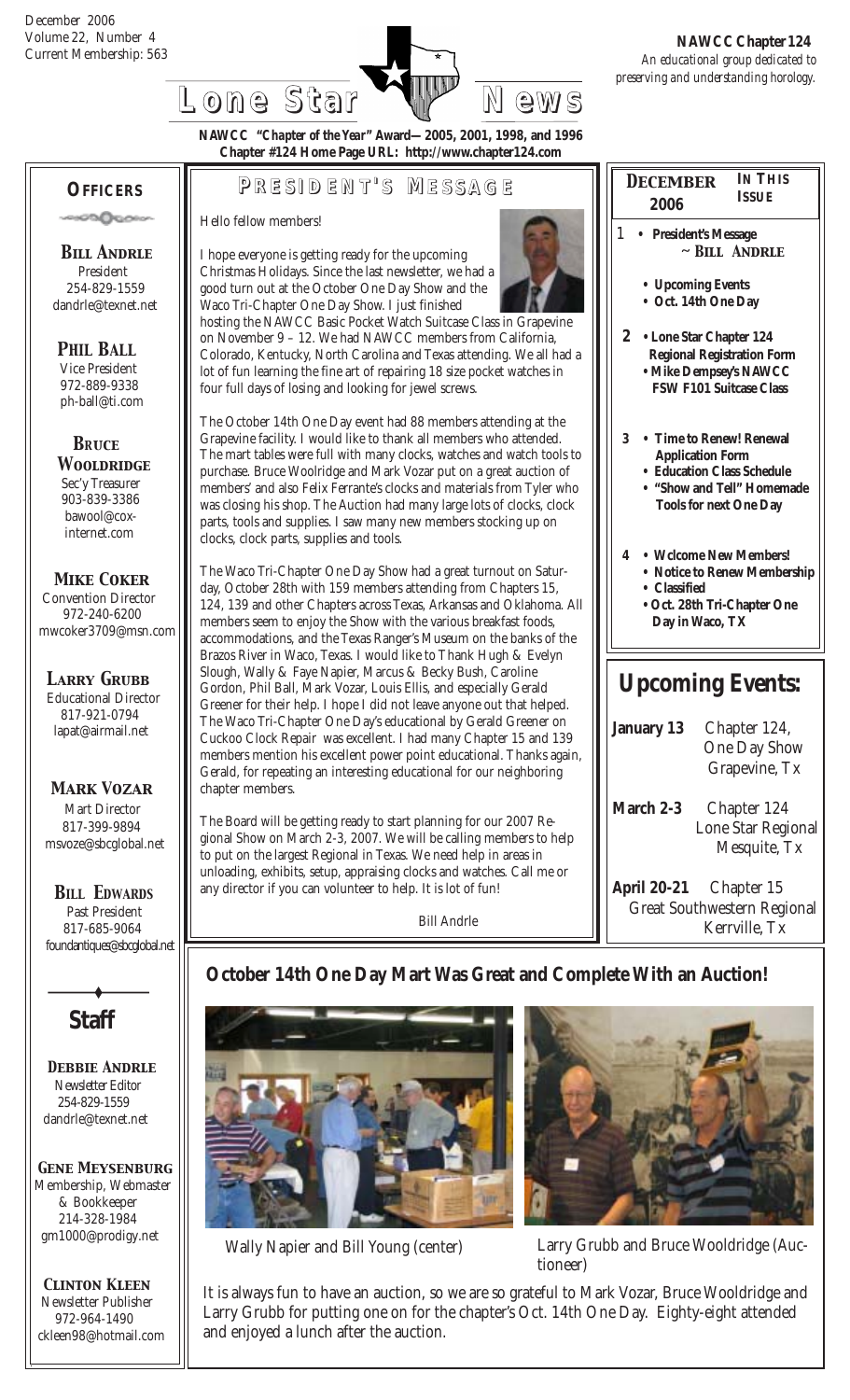

**Regional Highlights: Biggest Mart in TEXAS** (30K Sq Ft)**, Educationals**, **Workshops**, Full 8'x 2\_' Mart Tables, 24 Hour **Professional Security**, Free RV Parking, NO hookups . Same Fees as 2006! Lots of **Silent Auctions** and an **Appraisal Fair!**

> **Mesquite Hotel/Motels: Mention NAWCC for Special Rates!**

\* **Hampton Inn (on site)**- - 1 800-HAMPTON (special rate by Jan 28) single or

double \$82, suite \$119 **CALL BEFORE Jan 28!** (mention NAWCC for rate)

**\*** Holiday Inn Express---------1(972) 288-9900 (no special rate) 0.2 miles away

\* Super 8 Motel - - - - - - - - 1(972) 289-5481 (no special rate) 0.4 miles away \* Spanish Trails Inn - - - - - 1(972) 226-9800 (no special rate) 0.8 miles away

\* Marriott/Courtyard - - - - - 1(972) 681-3300 (no special rate) 4.0 miles away

Pre-Registration badge allows setup prior to registration 7:00…Mart and Exhibits Close **Saturday March 3, 2007** 7:00…Breakfast – **(Pre-registration Only)** 8:00…Registration 8:30…Mart and Exhibit Opens 3:00…Mart and Exhibit Closes 3:30…**SECURITY ENDS NOTE: New extended Mart Hours!**

#### **For more information check our website www.chapter124.com**

#### **\* \* \*PRE-REGISTER NOW AND SAVE! \* \* \*** Registration at the door **\$25** both days**, \$12.50** Saturday Only

**For more information call Phil Ball at 214-564-5717 or email at ph-ball@ti.com**

Tables Reserved by Groups must be received in one envelope. All Pre-Registration received by February 16<sup>h</sup>, 2007 will be confirmed by mail and Refunds will be granted up to March 1<sup>s</sup>! Tables must be set-up and displayed in the Mart. Only Horological items may be Bought/Sold in Mart No Pets allowed in Mart except for guide dogs with visually impaired persons. Only Members of NAWCC, their spouse and their children under 18 will be admitted to the Mart. NAWCC Members and Officers are not responsible for any loss, damage, injury or tort during this Regional.

#### **NAWCC Regional Convention Rules will govern.**

**(PLEASE BLOCK PRINT ALL ENTRIES. FOR ADDITIONAL SPACE USE SEPARATE SHEET)**

|                                                                                                                                                                                                                                | NAWCC No. PHONE ( )                  |                 |                                       |                           |
|--------------------------------------------------------------------------------------------------------------------------------------------------------------------------------------------------------------------------------|--------------------------------------|-----------------|---------------------------------------|---------------------------|
| ADDRESS AND ARRAIGNMENT AND THE STATE OF THE STATE OF THE STATE OF THE STATE OF THE STATE OF THE STATE OF THE STATE OF THE STATE OF THE STATE OF THE STATE OF THE STATE OF THE STATE OF THE STATE OF THE STATE OF THE STATE OF | CITY ST                              |                 |                                       | ZIP 200                   |
| FIRST OR NICKNAME FOR BADGES ( ) (<br>(Include Member, Spouse and Children)                                                                                                                                                    |                                      |                 |                                       |                           |
| Mart Admission for NAWCC Members or Spouse for Pre-Registration - - - - - - ________<br>Mart Admission for Members Children under age 18 admitted free $\cdot \cdot \cdot \cdot \cdot \cdot$ _________                         |                                      | <b>OUANTITY</b> | PRICE<br>@ \$20.00 ea<br>$-$ FREE $-$ | <b>TOTAL</b><br>00.00     |
|                                                                                                                                                                                                                                | <b>Check No:</b>                     |                 | @ \$35.00 ea                          | @ \$15.00 ea<br>$Total =$ |
| Make Checks Payable to "LONE STAR CHAPTER 124": Mail to Phil Ball; 923 Berkeley Place, Richardson, TX 75081.                                                                                                                   | Payment in US Currency or Check Only |                 |                                       |                           |

### **Chapter 124 Will Be Hosting Its First NAWCC FSW101 Introduction to Time and Strike Suitcase Class January 30, 2007**



Mike Dempsey - NAWCC's Chair of the FSW Program and the Education Committee will be teaching the FSW F101 – Introduction to Basic Time and Strike. The American Kitchen Clock Course to Chapter 124 and other NAWCC members January 27<sup>th</sup> thru January 30<sup>th</sup>, 2007. Mike has years of experience in clock repair and has been a member of the NAWCC for over 21 years. He is a Chapter 124 member running for National Director in February 2007 and is committed to expanding educational opportunities for all NAWCC members. Contact Mark Vozar at msvoze@sbcglobal.net or Pam Tischler at FSWProgram @tx.rr.com if you are interested in participating in the FSW F101 Class!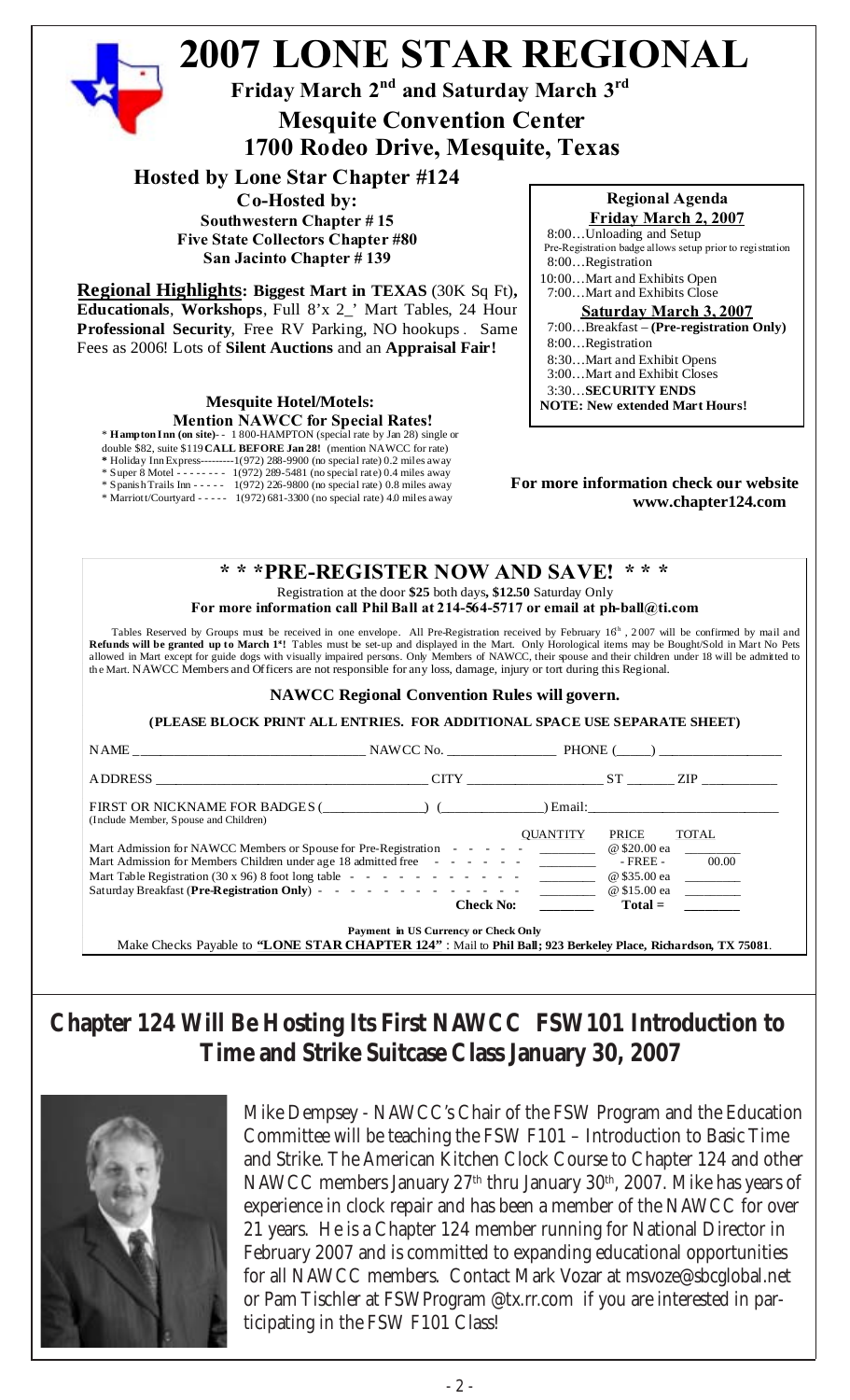| APPLICATION/RENEWAL for LONE STAR CHAPTER 124, NAWCC<br>An educational group dedicated to preserving and understanding horology.                               |  |                                                                                                                                                                                                                                               |                                                                               |  |  |  |  |  |  |
|----------------------------------------------------------------------------------------------------------------------------------------------------------------|--|-----------------------------------------------------------------------------------------------------------------------------------------------------------------------------------------------------------------------------------------------|-------------------------------------------------------------------------------|--|--|--|--|--|--|
| Complete & send with applicable check made payable to <i>LONE STAR CHAPTER</i> #124<br>to GENE MEYSENBURG GM1000@PRODIGY.NET, 11028 Creekmere, Dallas TX 75218 |  | $\Box$ New #124 Member<br>Renew my membership<br>┓<br>Check appropriate box:                                                                                                                                                                  | Dues are \$10 per year.<br>yrs $\oslash$ \$10 =<br>Join/renew for 1 - 5 years |  |  |  |  |  |  |
| <b>Please PRINT:</b>                                                                                                                                           |  | To join Chapter #124, you must be an NAWCC member, or have applied for NAWCC<br>membership. Have you applied for National membership, but haven't gotten a member-<br>ship number? Check here __, [Date of your application/check to National |                                                                               |  |  |  |  |  |  |
| Mr__ Mrs__ Miss__ Ms__ (Please check appropriate blank.)                                                                                                       |  |                                                                                                                                                                                                                                               |                                                                               |  |  |  |  |  |  |
| $NAME \_\_\_\_\_\_$                                                                                                                                            |  |                                                                                                                                                                                                                                               |                                                                               |  |  |  |  |  |  |
|                                                                                                                                                                |  |                                                                                                                                                                                                                                               |                                                                               |  |  |  |  |  |  |
|                                                                                                                                                                |  |                                                                                                                                                                                                                                               |                                                                               |  |  |  |  |  |  |
| E-Mail:                                                                                                                                                        |  |                                                                                                                                                                                                                                               |                                                                               |  |  |  |  |  |  |
| I'm most interested in                                                                                                                                         |  |                                                                                                                                                                                                                                               |                                                                               |  |  |  |  |  |  |
| NAME <b>SECURE AND SECURE AND SECURE AND SECURE AND SECURE AND SECURE AND SECURE AND SECURE AND SECURE AND SECURE</b><br>Who recommended you?                  |  | $NAWCC \#$                                                                                                                                                                                                                                    | 10/06                                                                         |  |  |  |  |  |  |

## *Upcoming Education Classes Upcoming Education Classes*

**Location for Classes : Founder's Building, 701 S. Main, Grapevine, TX. Check Chapter 124 Website @ www. chapter124.com for Any Changes or Updates**

| <b>CLASS</b>                                     | <b>DATE</b>                                           | <b>COST</b> | <b>INSTRUCTOR</b>                                                |
|--------------------------------------------------|-------------------------------------------------------|-------------|------------------------------------------------------------------|
| <b>Wooden Gear Clock</b>                         | January 6 & 7, 2007                                   | \$50.00     | <b>Phil Gregory</b>                                              |
| <b>Repair</b>                                    | 9 AM to 5 PM                                          |             | 972-717-4021                                                     |
| <b>Open Bench Workshop</b>                       | <b>January 20, 2007</b>                               | \$25.00     | <b>Mark Vozar</b>                                                |
| (any clock/watch project)                        | 9 AM to 5 PM                                          |             | 817-399-9894                                                     |
| <b>NAWCC Clock Repair</b>                        | January 27 - 30, 2007                                 | \$275.00    | <b>Mark Vozar</b>                                                |
| <b>Field Suit Case Class F101</b>                | 9 AM to 5 PM                                          |             | 817-399-9894                                                     |
| <b>Spring Barrel Clock</b>                       | Febuary 3,4& 10,2007                                  | \$75.00     | Mark Vozar                                                       |
| Repair 200                                       | 9 AM to 5 PM                                          |             | 817-399-9894                                                     |
| <b>Westerm Union SWCC</b><br><b>Clock Repair</b> | Febuary 3,4&10,11,2007 \$110.00<br>9 AM to 5 PM       |             | Marybess Grisham<br><b>Registrar Larry Grubb</b><br>817-921-0794 |
| <b>Micro Lathe II</b>                            | February 17, 2007<br>9 AM to 5 PM                     | \$25.00     | <b>Russ Aikins</b><br>972-422-7813                               |
| <b>Pocket Watch Workshop</b>                     | March 17, 2007<br>9 AM to 5 PM                        | \$25.00     | <b>Bill Andrle</b><br>254-715-3820                               |
| <b>Chime Clock</b><br>Repair 300                 | April 28& 29, 2007<br>May 5 & 6, 2007<br>9 AM to 5 PM | \$100.00    | <b>Phil Ball</b><br>972-889-9338                                 |
| <b>Kitchen Clock</b>                             | June 23, 24& 30, 2007                                 | \$100.00    | <b>Mark Vozar</b>                                                |
| Repair 100                                       | July 1, 2007                                          |             | 817-399-9894                                                     |

### **Bring Your Homemade Clock or Watch Tools for Show and Tell for the Next One Day Mart on January 13th, 2007**

Educational Director Larry Grubb is requesting that members bring a good homemade clock or watch tool to the next One Day for a "Show and Tell" educational. It should be fun to see some ingenuity, craftsmanship and creativity. This will also help novices with their projects especially when they are trying to save money.